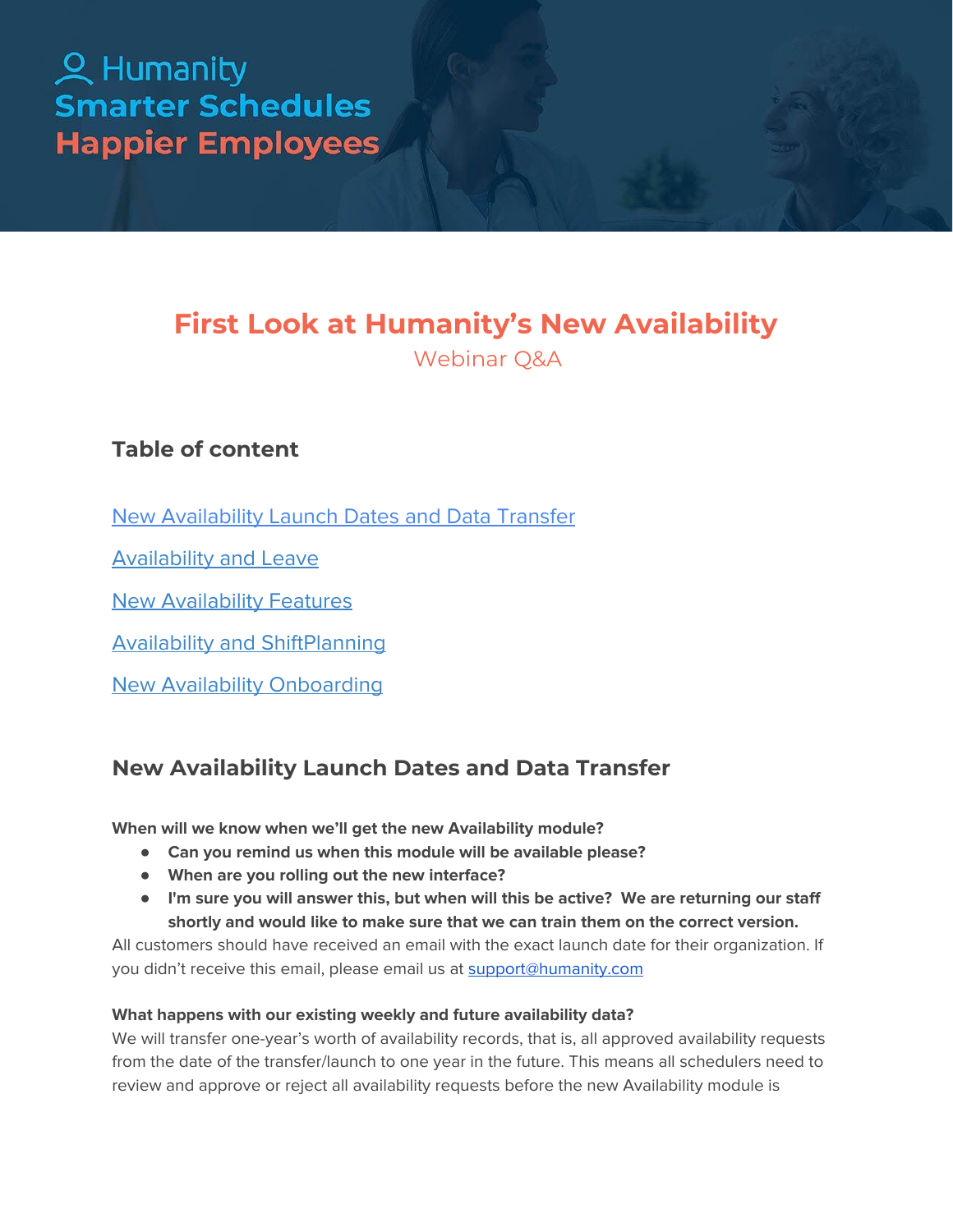enabled for your account.

#### **How long will it take to transfer the data?**

The transfer of your existing availability records will take less than an hour. We will be conducting it during the off-peak hours (Pacific Time Zone) which means minimal disruption to your business. Once the data has been transferred, we'll enable the Availability module for your organization. We will keep you posted on the progress via email and in-app notifications as to both when the transfer started and when it has been completed.

#### **Will the data transfer cause any app downtime? If yes, how long will it last?**

The app will work as usual, with only the Availability module being affected. This does mean that your staff will not be allowed to edit their availability. We don't expect the transfer will take more than an hour and we will keep you posted on the progress as previously mentioned via email and in-app notifications.

#### **Can my staff edit their availability during the data transfer?**

No, your staff can't edit their availability during the transfer. We hope this won't cause too much inconvenience, as the transfer should not take longer than an hour and will be conducted during off-peak hours.

#### **What happens with past availability records?**

Past availability records will be available in our Reports module. You will be able to view and download the reports for one year following the launch date.

#### **Where in the reports, will previous data be?**

You will be able to find both the old and the new reports in the same section. The new reports will be indicated as "(New)".

#### **Can I switch back to current Availability after the new has been enabled?**

No, you can't switch back to old Availability. We understand that might be a big change for your staff, and that's why our Support and Customer Success teams will be there to support you each step of the way and ensure the transition is as smooth as possible.

# If a member of staff has already set up their future availability, will this be migrated to the new **functionality? We use auto approval.**

Yes! All approved requests, for both future and default weekly availability, will be migrated to the new module.

# **Will current requests, either pending or approved, be affected when the new module is enabled? Will staff have to log in and reset their time?**

You will need to have all pending requests reviewed before the new module is enabled, so we can transfer that data and your staff members don't need to reset their time. Only approved (so, not pending or rejected) requests will be transferred to the new Availability.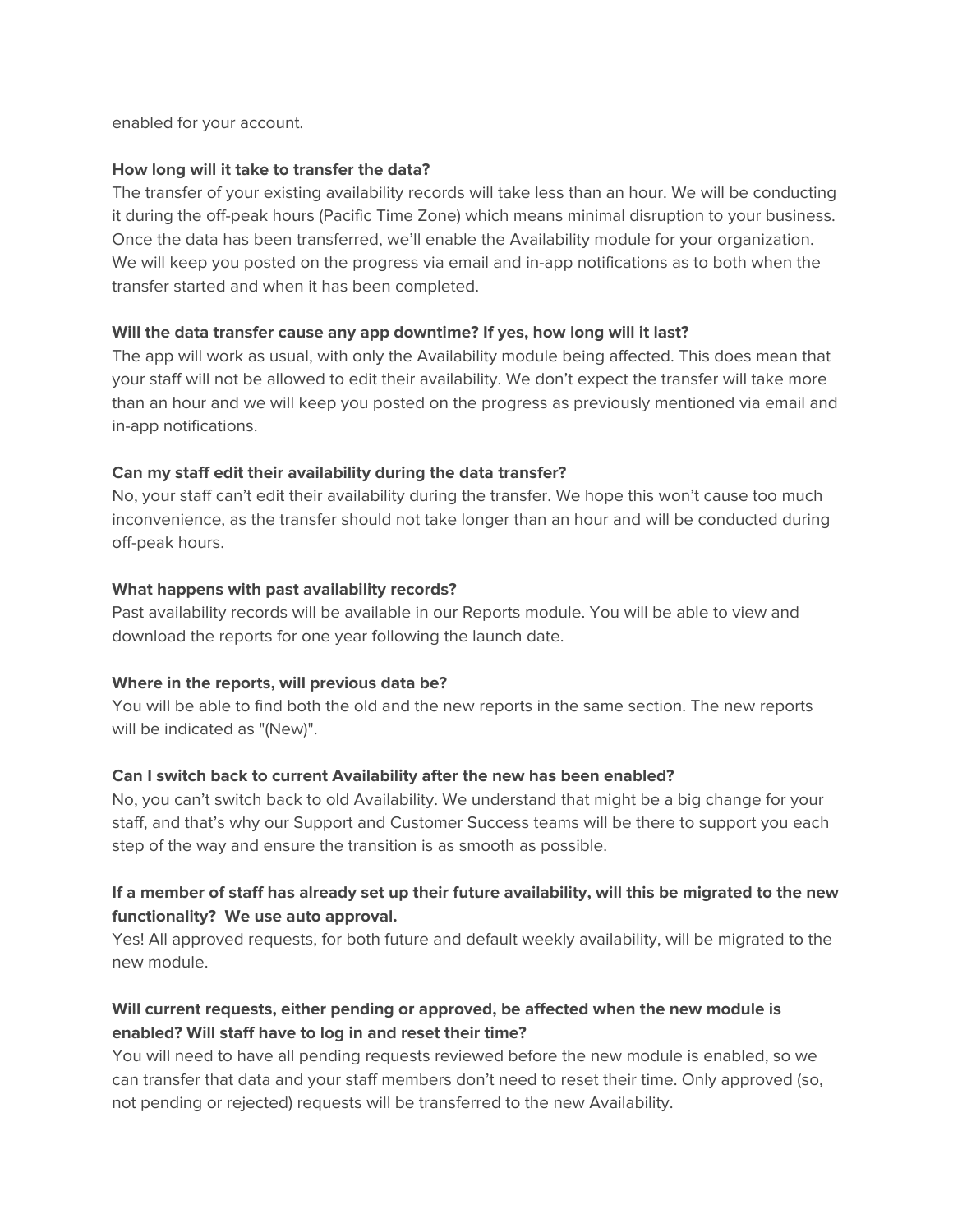### **So as long as the availability is approved past availability will be transferred over?**

We will transfer all approved availability requests from the date of the transfer/launch to one year in the future. Past availability records will be available in our Reports module. You will be able to view and download the reports for one year following the launch date.

# **If we have multiple child accounts, will we need to repeat the data transferring (1 year of availability) for each child account? Also, since we have multiple accounts and use API, will that be a bit longer of a process?**

Your data will be transferred in one go, for all child accounts. If you're using API, you should have received an email with the next steps and documentation. Please reach out to your Customer Success Manager or our Support team if you have any questions.

# **On the launch date, are employees advised there is a new availability feature available to them?**

Yes, Employees will get an in-app notification about the new module.

#### **Are employees required to update their app?**

The web app doesn't need to be updated manually, however, all staff members need to update their mobile app to the latest version to be able to access the new Availability module.

#### **Will employees need to re-submit their "set" weekly availability one year from now?**

Employees can either re-submit their weekly (repeating) availability or delete existing transferred slots and submit new repeating slots.

# <span id="page-2-0"></span>**Availability and Leave**

**How would you describe the differences between the set availability function + PTO/vacation time vs. the new one time availability?**

- **● Is there a functional difference between availability function and leave function?**
- **● Does this include vacation requests or are those different than the availability piece?**
- **● For a one time unavailability, how does this differ from using the "leave request"?**
- **● What is the difference between the new availability module versus submitting a leave request?**
- **● How do Humanity suggest using Availability versus Vacation module? Seem there is cross over between the two modules.**

Availability and Leave are separate functions in Humanity. Availability status refers to when your staff members are available for work, while Leave refers to PTO, sick leave, and other requests.

For example, you might have a staff member who is a student. If they have classes on certain days, they may want to submit requests for those days in Availability so you, as an employer,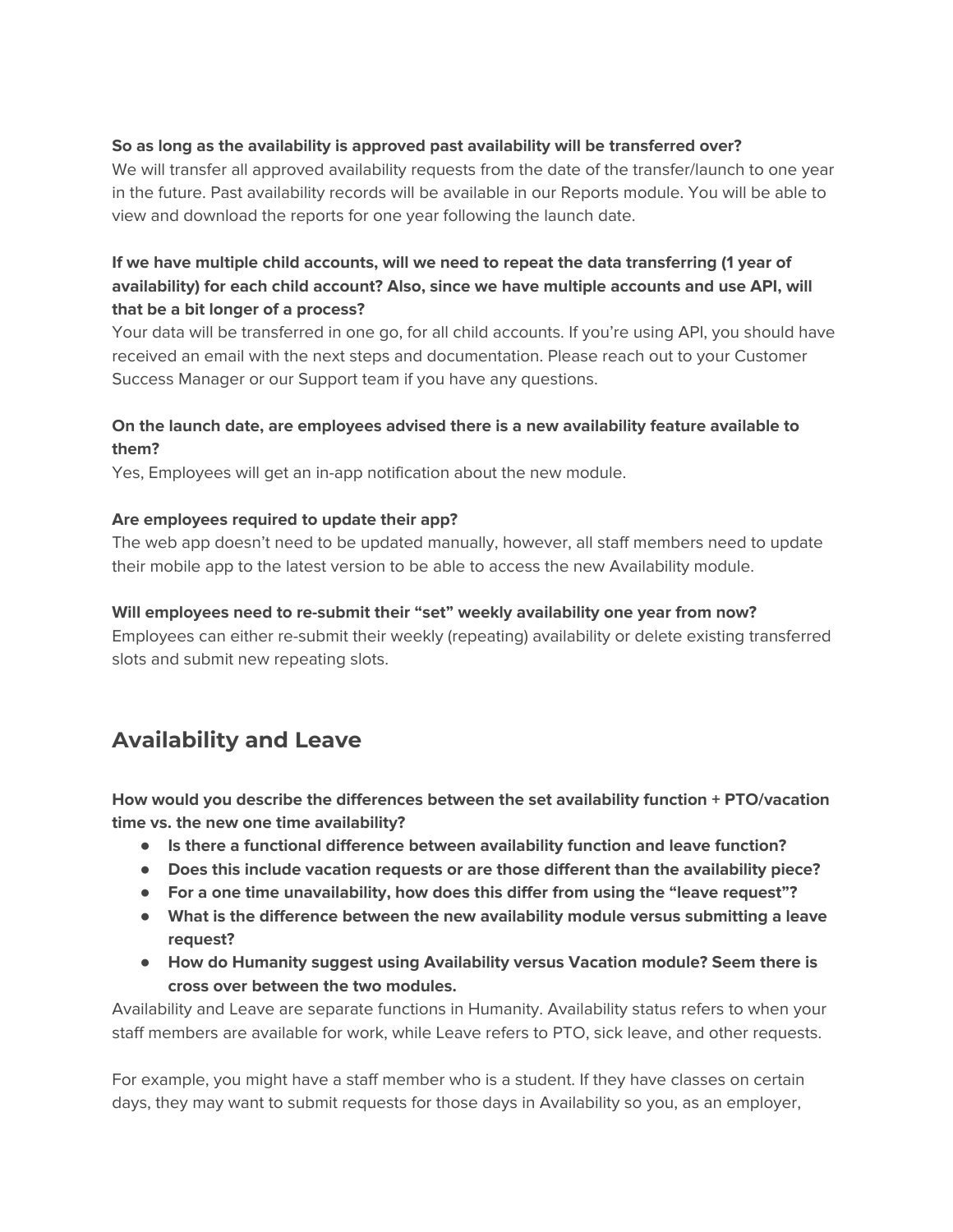would know that they are not available for work. However, if the same staff member wants to request a vacation, they would submit a request in the Leave module.

# **Is this going to be taking the place of the Leave Request?**

# **● Is the Leave Function going away?**

No, Availability and Leave are separate modules in Humanity. You'll still be able to use the Leave module the same way you did before.

# **Will an employee's time off requests that they may have entered for the future (i.e: November) transfer over even if it hasn't been approved?**

Employees' time off and other leave requests are not affected by the new Availability launch, meaning that they will all (pending and approved) still be visible after the launch.

# **Does the Availability launch affect Leave requests?**

No, the Availability launch doesn't affect Leave requests.

**Will requesting partial vacation days still be a feature on Humanity with the addition of these new availability features?**

**● We use partial vacation requests for our organization. Does this eliminate that feature?** You will still be able to use this feature, as the Availability launch doesn't affect Leave requests.

# <span id="page-3-0"></span>**New Availability Features**

#### **Is there still a setting for automatic request approval?**

Yes! The setting "Availability must be approved by management" can still be manually enabled or disabled, as you saw in the demo. If you want automatic request approval, you will keep that setting disabled. Note that if you had it disabled before the Availability launch, it will stay that way, and vice versa.

#### **Will I be notified when an employee sends an availability request?**

You won't be notified about every individual request – however, you'll get an email at the beginning of each day which summarizes all requests that came in the previous day. Also, you can always go to the Availability module or dashboard which is updated in real-time.

# **Can I manage availability requests on my mobile app?**

Unfortunately, no. Right now you can approve and reject availability requests only from the web app. Employees, however, can submit requests from their mobile devices anytime, anywhere.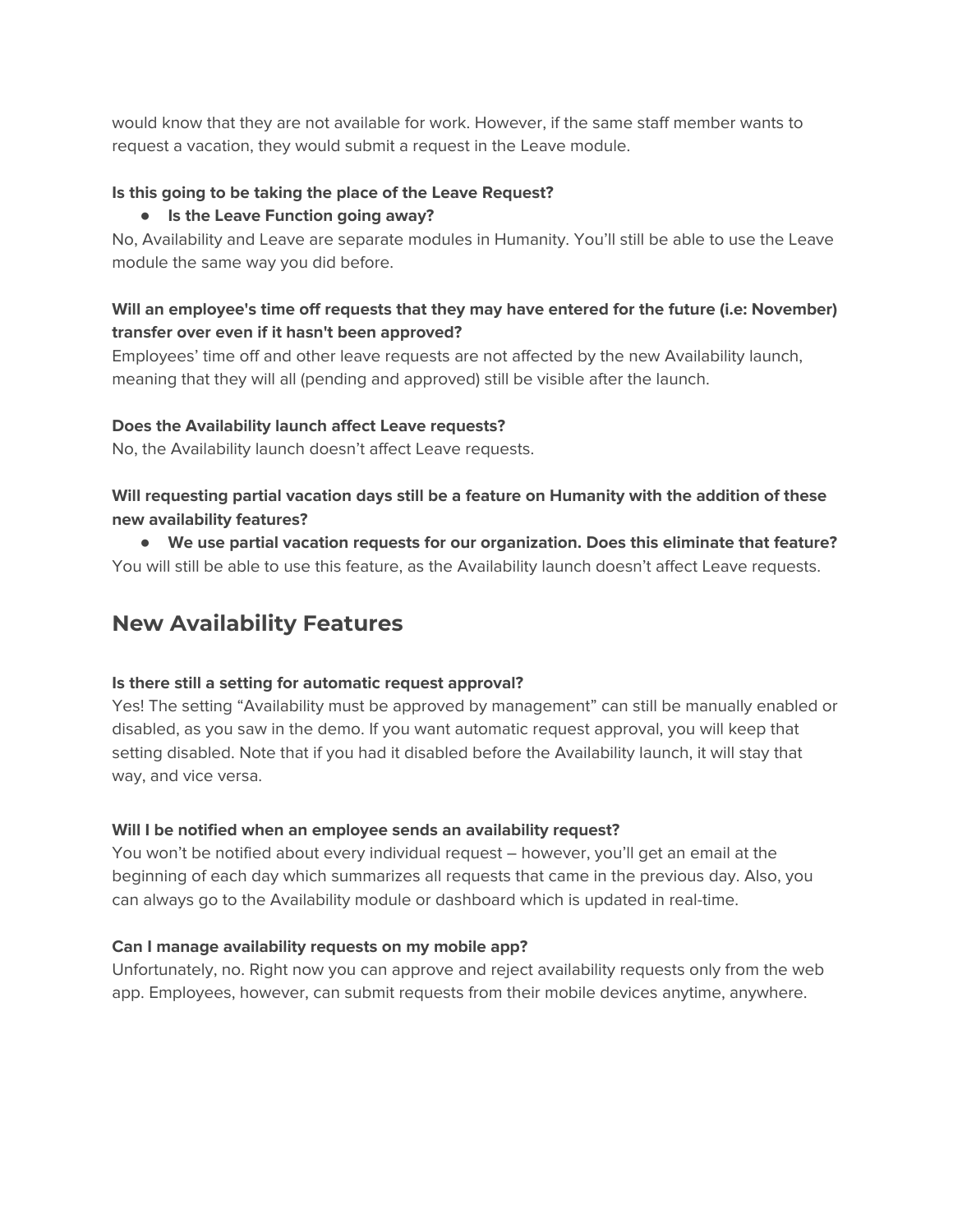#### **What are the Availability reports for?**

You can use Availability reports to monitor staffing levels and notice patterns, so you can become even better at managing your staff's availability. You can also use reports to view historical availability data.

#### **Can I submit availability instead of my employees?**

Yes, you can! As shown in the demo, in case your employee is unable to set their own availability for whatever reason, you can easily set it for them within the web app.

#### **Can you black out a date so that no staff can request off?**

No, you can't do that in the Availability module. However, you can block leave requests for specific dates. See our Help [Center](https://helpcenter.humanity.com/en/articles/2548759-block-leave-requests-for-specific-dates) article for step-by-step instructions.

# **Love the hourly availability view! Is the 'show low availability' highlight based on forecast data, or just low-staffed shift data?**

We're glad you like it! The Unavailability Highlight option is based on actual, not forecast data and it highlights instances when the number of available staff members is above, below, or equal to demand.

#### **Will this have any bearing on acknowledgments?**

No, acknowledging shifts will work the same way it did before.

**Can we restrict how much notice we must have when recurring availability changes are made?**

- Can you set a due date for availability? For example if I was doing this now can I say **"get availability requests in by Saturday, July 25 for the week of August 9-15"?**
- **● Can I have a restriction on how far in advance requests need to be submitted?**
- **● Can you set a deadline for staff to request their availability?**
- **● Will the new module have a date limit when they can request for a specific date?**
- **● Like Leave, can Availability requests be set to not be accepted X# of days in advance? For example, so that they cannot change their availability the day before.**

At the moment, you can't define notice or a deadline for submitting availability on the Humanity app, but we do have this feature in mind for future improvements.

**With the Unavailability module, I may have overlooked it, but I did not see any possibility to filter employees based on Skills / Position. Is this something that is in the works?** We currently have filters for Locations and Positions, but not Skills.

# **Will our students be able to set future recurring schedules, for example the next semester's schedule - while keeping this semester's availability intact?**

Yes! Your students will be able to set a start and end date for their repeating availability based on their schedules, so their previously entered data is intact.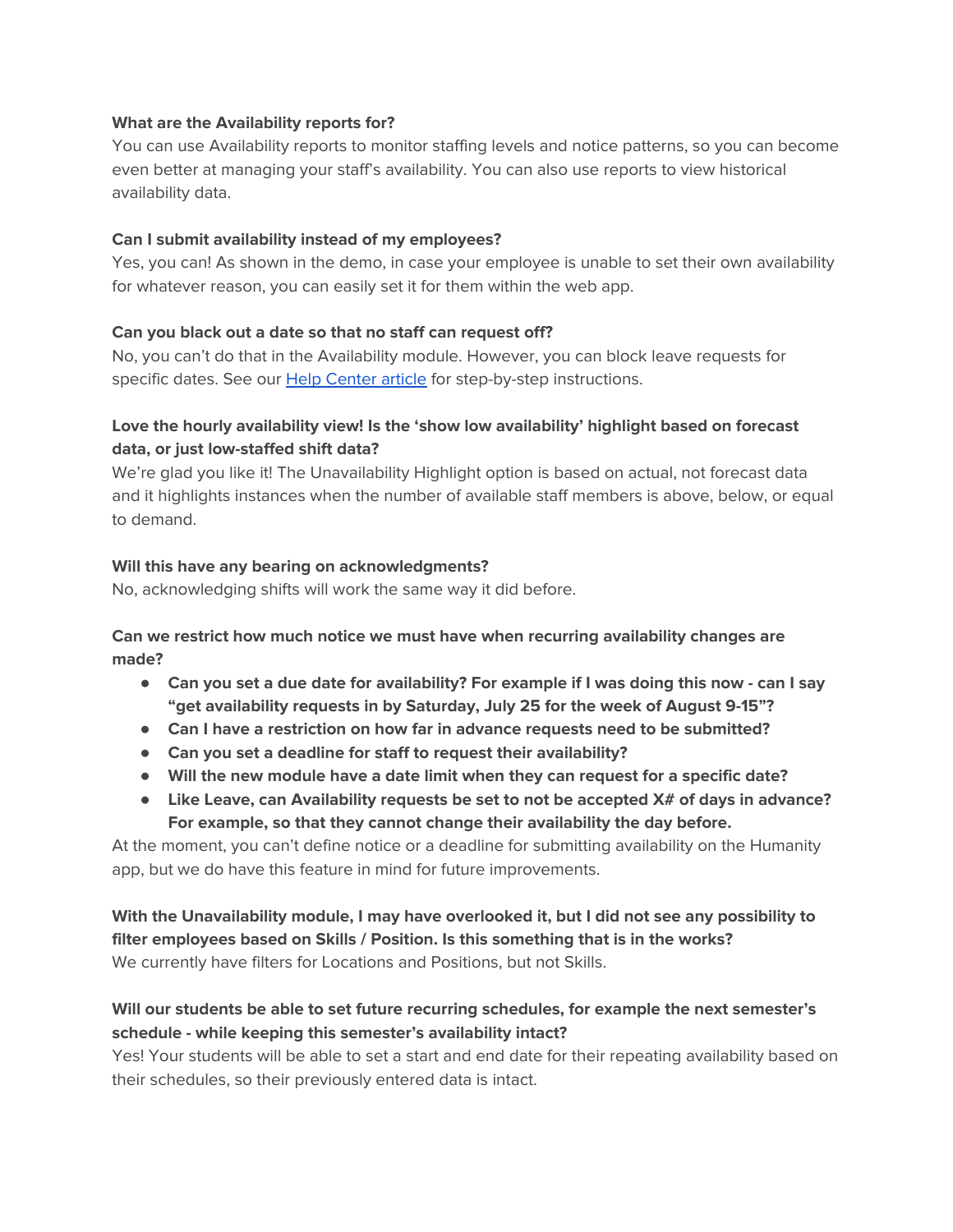# **I heard there may be a "preferred" work availability option available for employees as well. Is this correct? Or it simply available/ unavailable times for employees. Thank you!**

Currently, the new module enables Employees to set only available and unavailable times, but we have the "preferred availability" option in the works for the future.

# **Is the option to not allow future availability still there? Will seasonal changes be a separate setting? At my work we only use weekly availability and leave requests for any time off.**

There is only one setting for the entire Availability module, for both future and repeating (seasonal) availability, so you can't disable only a part of it. You can continue using weekly availability and leave requests as usual.

# **Are there any further updates to the availability module planned?**

Yes! We'll pay close attention to how you respond to the new features and we'll plan improvements based on your feedback.

# **Is the unavailable calendar report printable?**

You can't download the reports straight from the Humanity app, but you can export them as a CSV file and download them from your computer.

# **Is it possible to opt out of the daily availability emails per supervisor?**

Yes, you can enable or disable this notification the same way you would other email notifications.

# **Will staff be able to update their availability differently for different locations?**

#### **● Is it possible to set different availabilities for different locations?**

At the moment, staff members can't submit different availability based on their location. We're aware that many customers would find this feature valuable, so we have it planned for the future.

# **If we have multiple managers under a Humanity account, will each manager be notified on the number of conflicts that come up each morning?**

Managers will not be notified about the conflicts themselves, but about the number of availability requests submitted the previous day. Managers will be notified only about requests for the Employees that they manage.

# **Can we disable the availability module for employees so that managers can enter the information themselves?**

**● Is there a way to disable the availability module in the app for the staff? Our management prefers to adjust availability ourselves.**

No, but we're planning to implement this option in the future. Currently, when you disable the Availability module, none of the staff members (including Managers) can use it. However, Managers can currently set availability instead of Employees.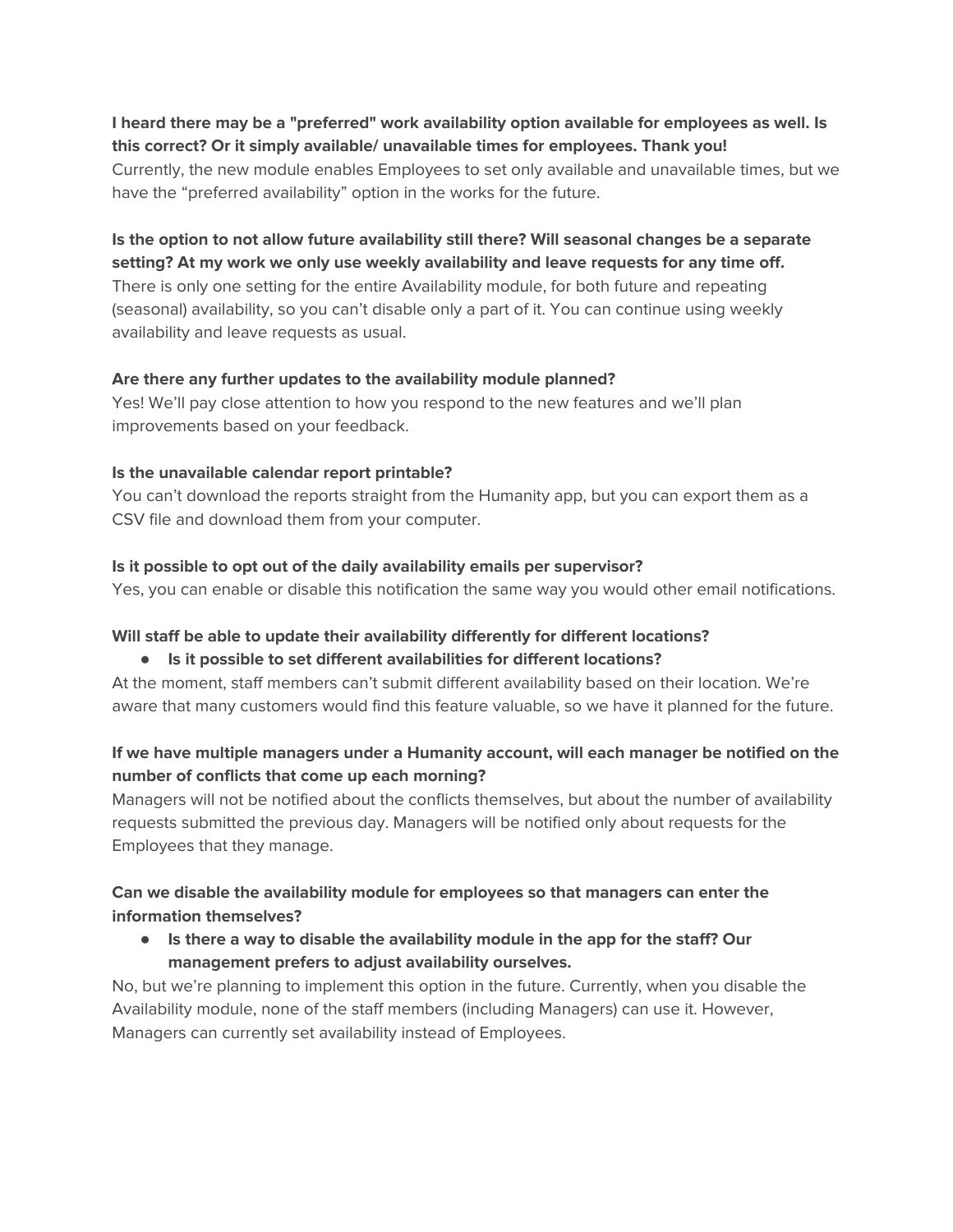# **Are schedulers able to set any sort of maximum weekly or monthly availability requests? For instance, can we set a max amount of weekend or weekday day modifiers so staff prioritizes their requests?**

No, you can't set a maximum number of availability requests per week or month. However, if you have the "Availability must be approved by management" setting enabled, all availability requests will be in the pending status until you approve them, so that you can keep track of your staff's availability.

# **Can an employee submit multiple requests on the same date? For instance, someone has a** class from 9-10 am and they have class from 3-5 pm but want to work from 11-2 -- will we have **that flexibility?**

Yes, your staff members can submit multiple requests for the same date.

# **If our availability requests are set to auto-approve, will we be able to individually reject specific requests in order to give staff a heads up in advance while the schedule is still being built?**

No, you have to enable the "Availability must be approved by management" setting to be able to reject requests. However, while you're building schedules, you'll get a conflict alert if you assign a shift to an unavailable employee, so you'll minimize the risk of understaffing.

# **Availability notification emails - will schedulers only see the staff they have permission to manage, or would they see all employees in the organization?**

Schedulers can get email notifications and see requests only from staff members they have the permission to manage.

# <span id="page-6-0"></span>**Availability and ShiftPlanning**

# **What happens if my employee sets he's unavailable when he's already scheduled on the shift?**

**● What happens if an employee sets unavailability for a day/ time but he/ she already has a shift scheduled for that day?**

You'll be able to see a conflict on that shift, so you can assign another Employee who is available for work.

# **Can I still schedule employees who are not available?**

Yes, you can schedule unavailable employees, though that will trigger a conflict alert in the schedule (as seen in the demo) and, more importantly, it may lead to missed shifts. We suggest you allow employees to trade or release shifts, as to not impact shift coverage.

# **If you have set scheduled shifts, how will this availability affect this?**

The new Availability module will affect shifts the same way you're used to. You'll still be able to see Employees' availability status when creating and assigning shifts. If an unavailable Employee has been assigned, you'll see it as a conflict in the existing shifts.